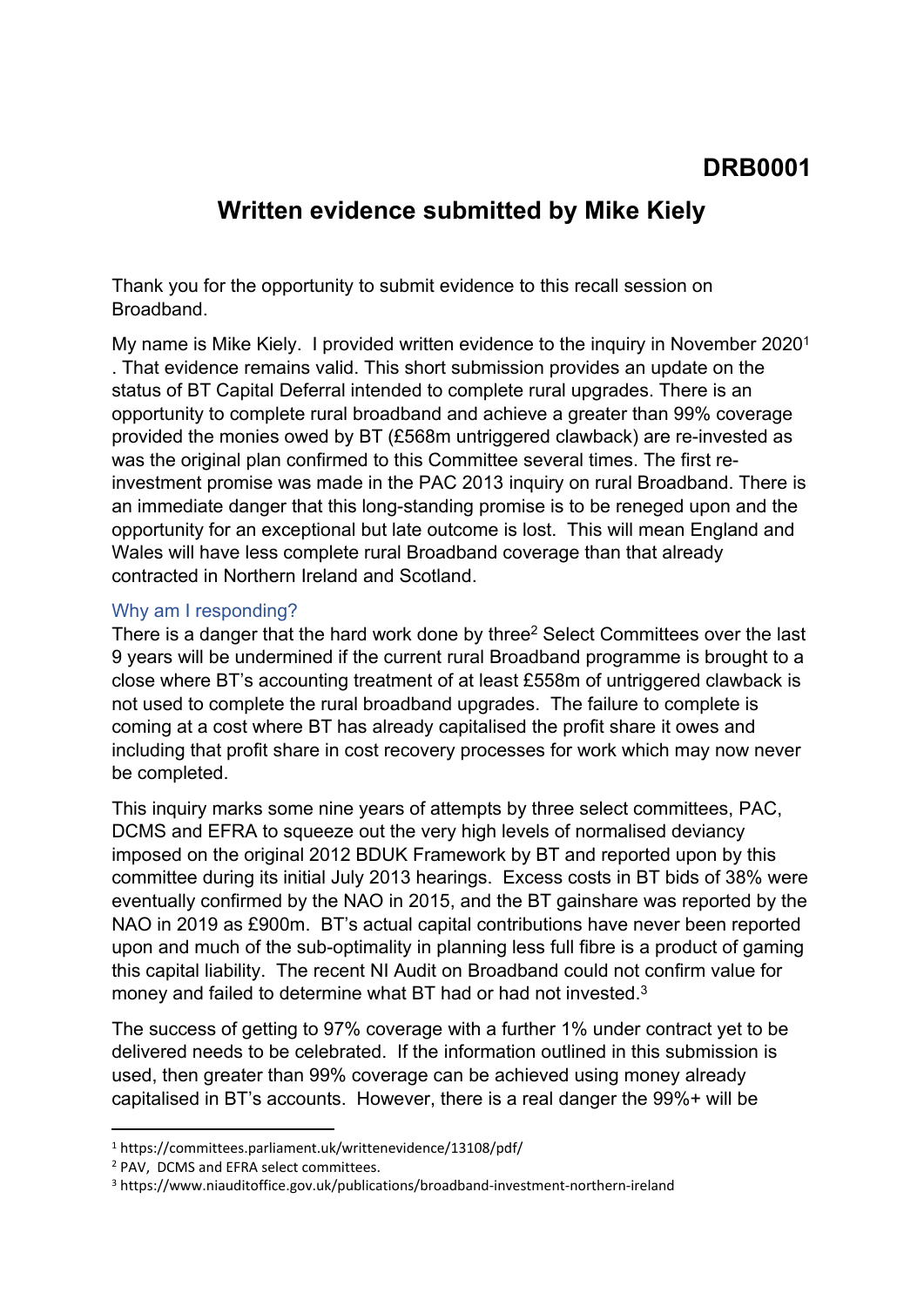missed if the 'gigabit-broadband' (Boris Broadband) is pursued at the expense of completing the rural work. Despite the oral promises to this committee the Departmental consultations on Gigabit Broadband do not prioritise those rural premises so far excluded. The term 'Boris Broadband' is used not in an unkind way but more to highlight that detailed rationale, reasoning and business case for an election whim has not yet to made for this proposed intervention.

#### Completing Rural Upgrades versus Gigabit-Broadband (Boris Broadband)

There is a distinct, once in a generation opportunity to complete rural broadband upgrades using the monies owed and already capitalised in BT's accounts<sup>4</sup>. If pursued, PAC can demand DCMS use the monies owed to achieve 99%+ coverage where 1.5m<sup>5</sup> of the most rural customers can order full fibre services. All other customers can already order 30-80Mbps services. This can be achieved if monies owed in the form of BT's Capital Deferral is converted into coverage by contracting for a further ~300,000 premises in rural England and a further 30,000 in Wales. Scotland and Northern Ireland have contractual cover for 99%+ coverage.

The PAC Inquiry of November 2020 confused, I think, two very different topics and these need to be treated separately. The quest to complete rural as above, needs to kept separate from the election promise of 'Gigabit Broadband'. The Committee might be better calling this latter proposal 'Boris Broadband' at least until there is a Treasury approved business case. The latter is highly problematic as it involves resubsidising and overbuilding the already subsidised 30-80Mbps services to 5m premises.

Overbuilding with new subsidy already subsidised services is problematic for several reasons. Demand for >100Mbps services is proven where no network upgrades have occurred. Demand for full-fibre where 30-80Mbps services are available is not proven. For example, subscribers for BT's G.Fast (up to 300mbps service) has so far only achieved 6.8%<sup>6</sup> of the reported premises passed. G.Fast is rolled out in the same locations as commercial FTTC-30-80Mbps services. The benefits accruing to the public purse to re-subsidise those on 30-80Mbps to take a greater than 100Mbps service is not clear, neither is the customer demand. The rationale has not been outlined in any of the many consultations DCMS have run so far. The benefits where they accrue will be in the form of cost savings to the network operator. Unless the incremental benefits to the taxpayer are clear why re-subsidise that which has so recently been subsidised? Furthermore, BT have committed to upgrading 6.2m rural premises to full fibre, where the EFRA select committee<sup>7</sup> confirm there are only 6m premises in their rural and very rural classifications. Furthermore, BT have confirmed to their shareholders that cost of the rural roll out is no different to the commercial

<sup>4</sup> Footnote 18 as per BT published accounts 2020/21 available on BTplc website.

<sup>5</sup> The authors estimate arising from 580k full fibre already subsidised, ~430k premises under contract and yet to be delivered and the opportunity to contract another ~400k premises using the funds already capitalised for that purpose in BT's accounts.

<sup>6</sup> BT reported KPI's for q1 2021/22 reported G.Fast passing 2.823m premises but only 192,000 subscribers.

<sup>7</sup> EFRA Select Committee report 2019, 6m includes Scotland and NI, 6 classifications from 'Rural Hamlet and isolated dwellings (sparse setting)' to 'Rural Town and fringe' in England Wales. Separate classifications for NI and Scotland used in EFRA report and reflected in the 6m number.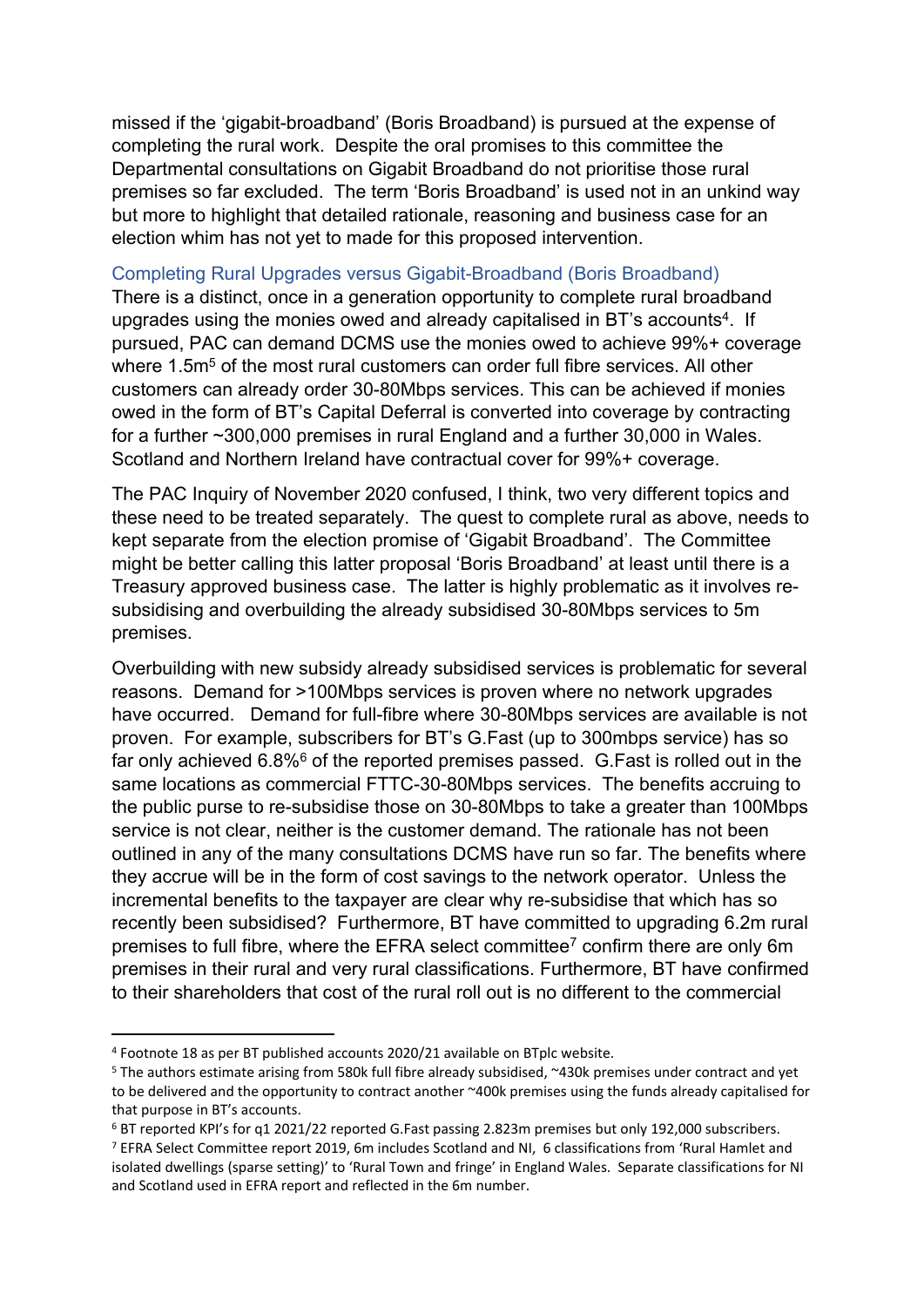rollout<sup>8</sup>. So why subsidise or even re-subsidise? Finally, the DCMS Gigabit consultation process for individual areas does not prioritise the completion of premises so far excluded and outstanding from the contracts originating in 2012. Accommodating an unsubstantiated election promise of £5bn is in danger of being executed at the expense of completing rural Broadband upgrades.

### Current Status of BT's capitalised gainshare or profit share.

The NAO in 2019 referenced £900m of clawback. BT's published accounts had historically referenced a total of £825m where a further £37m was added in 2020/21.

In August 2021 BT investor relations confirmed the following.

'The £558m refers to the existing untriggered Gainshare provision, IE it has not been through a formal take up review as yet, but based on the take up projections is the amount of future Gainshare that would be generated.

'The £267m (£825m less £558m) is triggered Gainshare provision, some of which has been handed back or utilised for additional build , and a portion of which is being held in escrow until the local authorities determine how they wish to utilise it (be that refunded back or reinvested for additional superfast build roll out).

It is fair to conclude that there is at least £558m available plus the £37m added in 2020/21 already capitalised in BT's accounts and being recovered as if the money has been spent on the rural network. But the work is outstanding and yet to contracted.

The accounting treatment that leads to this is of a similar ethical nature to those practices identified in Pandora papers but BT will have some discretion on these matters. Ofcom has been notified several times, including in a recent response to the B-USO inquiry but Ofcom to date have wished to avoid the matter. The notion that monies set aside for rural are capitalised for years<sup>9</sup> and used in cost recovery before the decision to invest the funds in rural is another layer of accepted normalised deviancy in a long running process. It is evidence of long term state capture in a sub-optimal procurement process where commercial confidentiality was used to hide the embedded original normalised deviancy of heavily inflated costs in a gap funding model for subsidy. It has taken 9 years of inquiries and audits to unpick the initial reported wrongdoing. Additional steps are needed to make the most of the progress made.

In early September 2021 the matter was made worse when a member of the Ministerial team wrote on the  $6<sup>th</sup>$  of September the following in response to a query of on the untriggered clawback.

'Clawback yet to be realised from Openreach contracts **cannot** be used to fund these new gigabit-capable infrastructure contracts with other suppliers, hence the need for new funding under a new programme with new contracts.'

<sup>8</sup> The presentation can be on BT website. The confirmation of the cost is on page 5 of BT investor Bulletin for Q1 and confirms the rollout of 6.2m rollout to be in the range of £300-£400. Text available.

<sup>9</sup> BT first reported clawback as a capital Deferral in 2015 in their accounts.